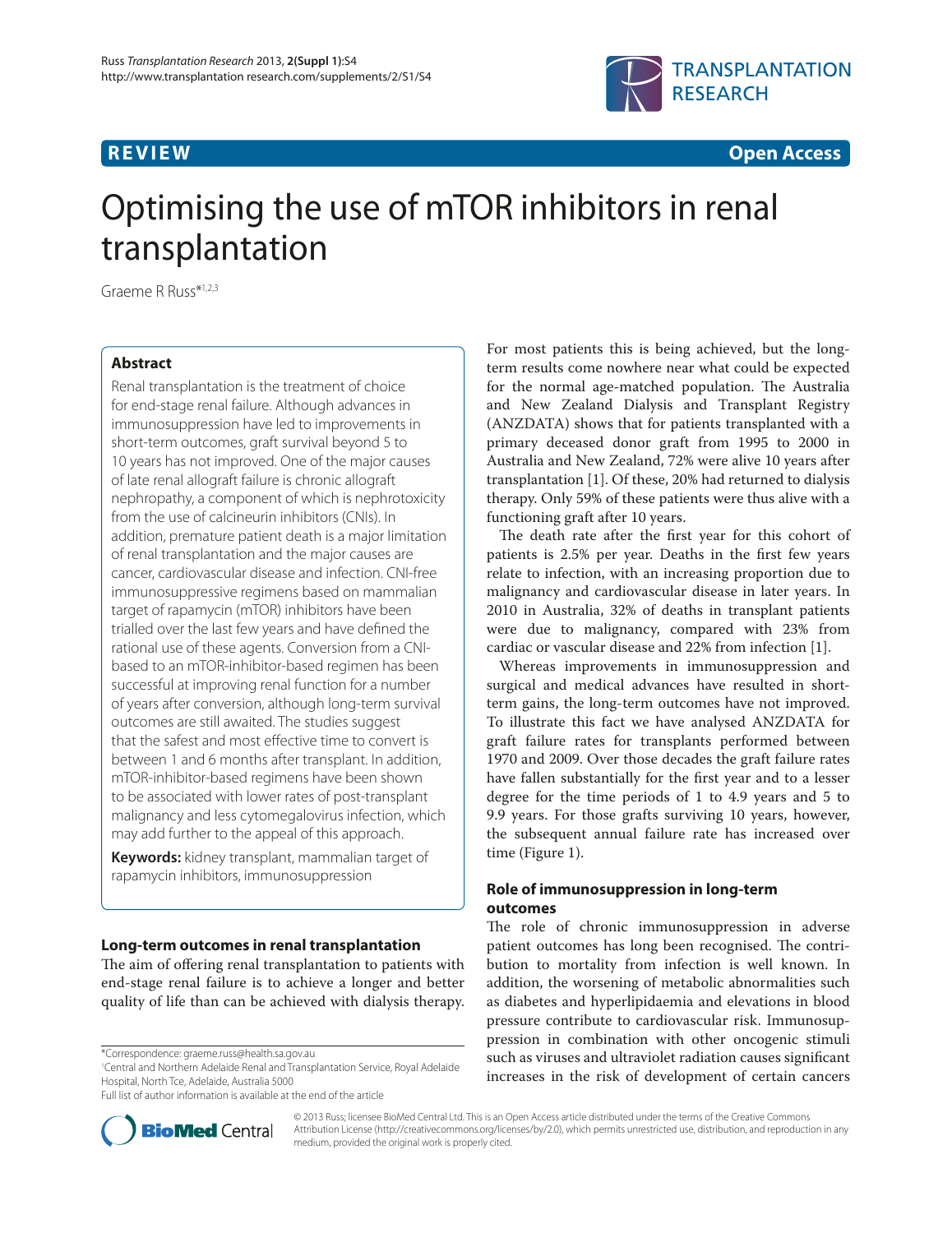

such as Kaposi sarcoma, lymphoma and nonmelanotic skin cancers.

Different immunosuppressive drugs exhibit different profiles of toxicity and may influence in different ways the adverse outcomes seen in the long term. Much attention has been directed to the contribution of chronic nephrotoxicity of calcineurin inhibitors **(**CNIs) to longterm graft failure. A study of protocol biopsies of renal allografts from 3 months to 10 years after transplantation by Nankivell and colleagues described the development of chronic allograft nephropathy (CAN) over time [2]. When changes of  $CAN -$  in particular, interstitial fibrosis and tubular atrophy  $-$  developed in the first year after transplantation, these were attributed to early events such as rejection and acute tubular necrosis. Lesions such as arteriolar hyalinosis and glomerulosclerosis developed later and were said to indicate damage from cyclosporine exposure.

Recently, doubt has been cast on the relative contribution of CNI nephrotoxicity to long-term graft failure relative to other causes of graft damage such as T-cellmediated and antibody-mediated rejection, polyoma virus infection and recurrent glomerulonephritis. In a North American study of biopsies of failing grafts, the dominant histological lesion seen at 5 years was chronic antibody-mediated rejection [3]. However, most of the biopsies were performed in response to deteriorating renal function or other clinical events at a median time of 17 months after transplantation. This study therefore differs from the study by Nankivell and colleagues, where the biopsies were performed at protocol-derived time points to 10 years.

There are very few studies where the hard endpoints of graft loss or patient death give an indication of the adverse effects of long-term CNI therapy. One of these studies is the Australian Multicentre Cyclosporine Renal Transplant Study, which has recently published results after 20 years of follow up [4]. Patients randomised to ongoing cyclosporine A (CsA) had an inferior outcome compared with patients who received CsA for 3 months before converting to azathioprine and corticosteroid. This study therefore supports that CNI exposure contributes to deteriorating renal function and graft loss in the very long term after renal transplantation. Moreover, the study demonstrates that the effect of CNI nephrotoxicity may not be clinically evident until the second decade after transplantation.

Much has also been made recently of the nonspecific nature of the histopathological lesions purported to indicate evidence of CNI nephrotoxicity [5]. Whereas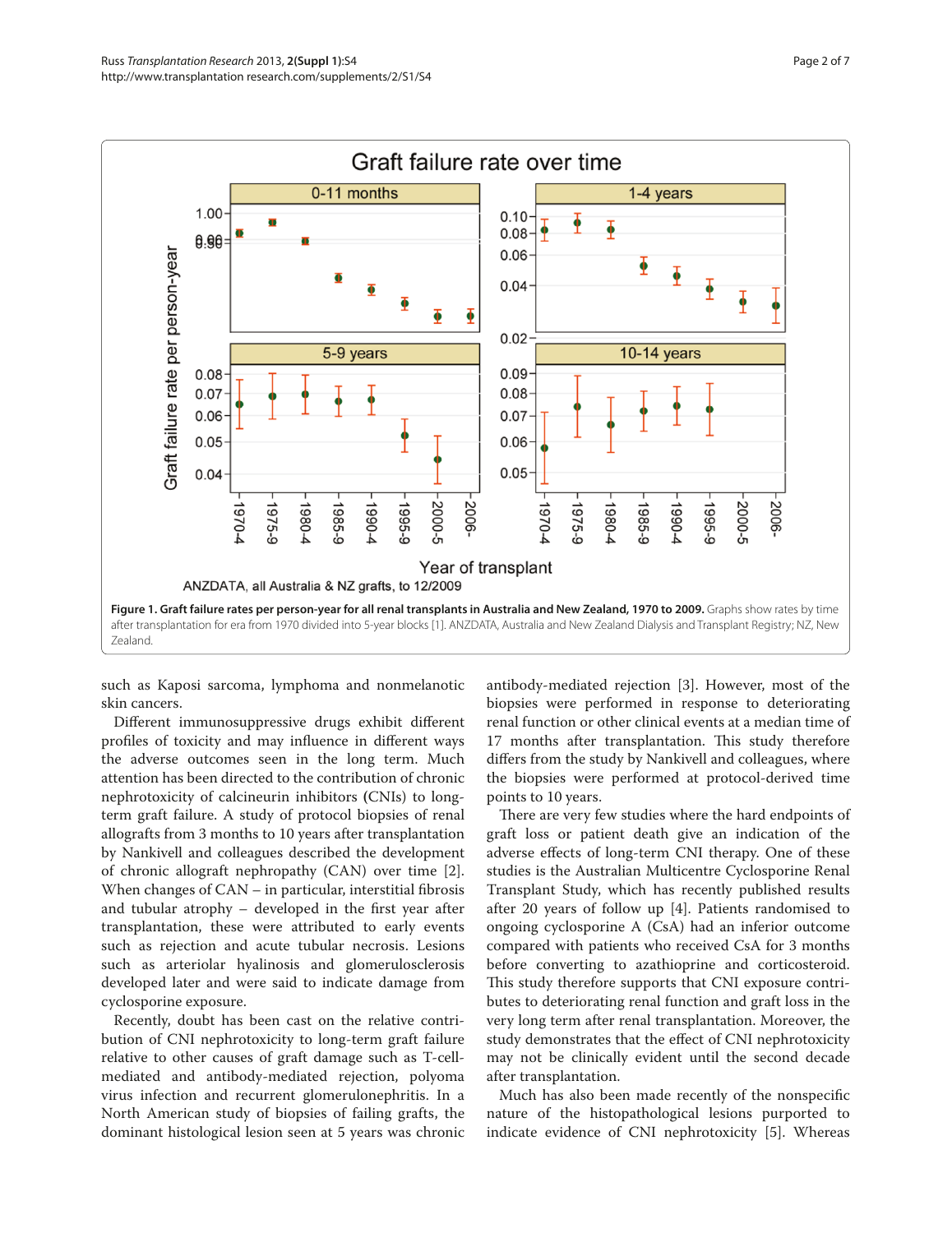many investigators concede that the lesions of arteriolar hyalinosis occur with chronic CNI toxicity, they are present in many other renal pathological conditions and may also be present at the time of transplantation as a result of donor-related disease. A recent study from France has demonstrated that the lesions described by Nankivell and colleagues as being characteristic of CAN and chronic CNI toxicity are seen in patients who have not been exposed to a CNI [6]. However, when comparing biopsies from patients who were receiving CNIs and those on sirolimus (SRL), the lesions of CNI arteriolopathy were more common in those patients receiving CNI therapy.

# **Rationale for mammalian target of rapamycininhibitor use in renal transplantation**

Mammalian target of rapamycin (mTOR) inhibitors have been shown to be effective immunosuppressant agents in renal transplantation either in combination with a CNI or not. The main rationale for using these agents in a CNI-free regimen is to avoid the adverse events associated with CNI use, in particular chronic nephrotoxicity. There is, however, accumulating evidence that the avoidance of CNIs and the use of mTOR inhibitors also confer benefits with respect to the development of malignancy and also some post-transplant infections.

# **Effect of mTOR inhibitors on post-transplant renal function**

The first study to demonstrate the beneficial effect of long-term CNI-free mTOR-inhibitor-based therapy in renal transplantation was the Rapamune Maintenance Regimen (RMR) study [7]. Patients were randomised at 3 months to either continue a regimen of SRL, CsA and steroids, or to have CsA withdrawn with an increase in the concentration of the targeted dose of SRL. Although 525 patients entered this study, 95 were not randomised because of significant rejection in the first 3 months or because of poor transplant function. The randomised patients were therefore a group selected for favourable outcomes. Nevertheless, in spite of having numerically greater numbers of rejections in the 3 months after randomisation, at 4 years the patients in whom CsA was withdrawn had superior renal function and graft survival compared with those who continued the combination of CsA and SRL. In addition, protocol biopsies performed at 36 months showed less CAN in the CsA withdrawal group [8]. One valid criticism of this study is that the control arm of CsA and SRL is more nephrotoxic and would therefore provide an unfair comparator for both renal function and structure.

From *in vitro* experimental studies it has long been recognised that the combination of a CNI and an mTOR inhibitor provide immunological synergy. However, the main limitation of this combination in clinical practice is the enhanced nephrotoxicity of the CNI. Randomised trials using everolimus with a reduced dose of CsA have nevertheless demonstrated that efficacy is maintained without any detriment to renal function, at least at the relatively early time point of 24 months [9]. This approach has allowed a 60% reduction in exposure to the CNI over a 12-month timeframe. The longer term effect of this approach on renal function is not known and awaits further observation.

Other studies have used mTOR inhibitors as *de novo* therapy without concomitant CNI. The ORION study was a three-arm randomised controlled trial in which patients who received SRL, mycophenolate mofetil (MMF), steroid and basiliximab had a higher rate of acute rejection at 6 months compared with patients receiving a similar regimen but with tacrolimus rather than SRL [10]. In the Symphony study, patients were randomised to one of four treatment groups: MMF with standard-dose CsA and corticosteroids; MMF with low-dose CsA, daclizumab and corticosteroids; MMF with low-dose tacrolimus, daclizumab and corticosteroids; or MMF with low-dose SRL, daclizumab and corticosteroids [11]. This study found that the regimen containing low-dose tacrolimus resulted in improved renal function, graft survival, and acute rejection rates compared with SRL/MMF and the other regimens, and that this was sustained over 3 years of follow up [12]. Even though the blood concentrations of SRL in these studies may have been lower than optimal, SRL/MMF would appear to be a less potent immuno suppressive combination than CNI/MMF, especially in the first few months after transplant when rejection is more likely to occur. A 2011 meta-analysis assessing outcomes associated with reducing CNI exposure from the time of transplantation found that there was no difference in acute rejection rates with mTOR inhibitors and MMF in combination compared with CNI-based regimens (16 studies,  $n = 2,688$ ) [13]. Use of an mTOR-inhibitor/MMF combination immediately following transplant was associated with improved graft function but was also associated with increased graft failure, suggesting that the benefit of improved renal function is offset by increased graft loss [13].

The fact that long-term SRL without CNI showed excellent outcomes in terms of renal function at 5 years in the RMR study has prompted investigators to convert patients from a CNI to an mTOR inhibitor at varying times after transplantation with the aim of improving graft function. The CONVERT study examined late conversion, approximately 3 years after transplantation, from a CNI to SRL [14]. Two years after conversion, renal function improved (slightly but not significantly) in patients with good transplant function (glomerular filtration rate (GFR)  $>40$  ml/minute). Inferior outcomes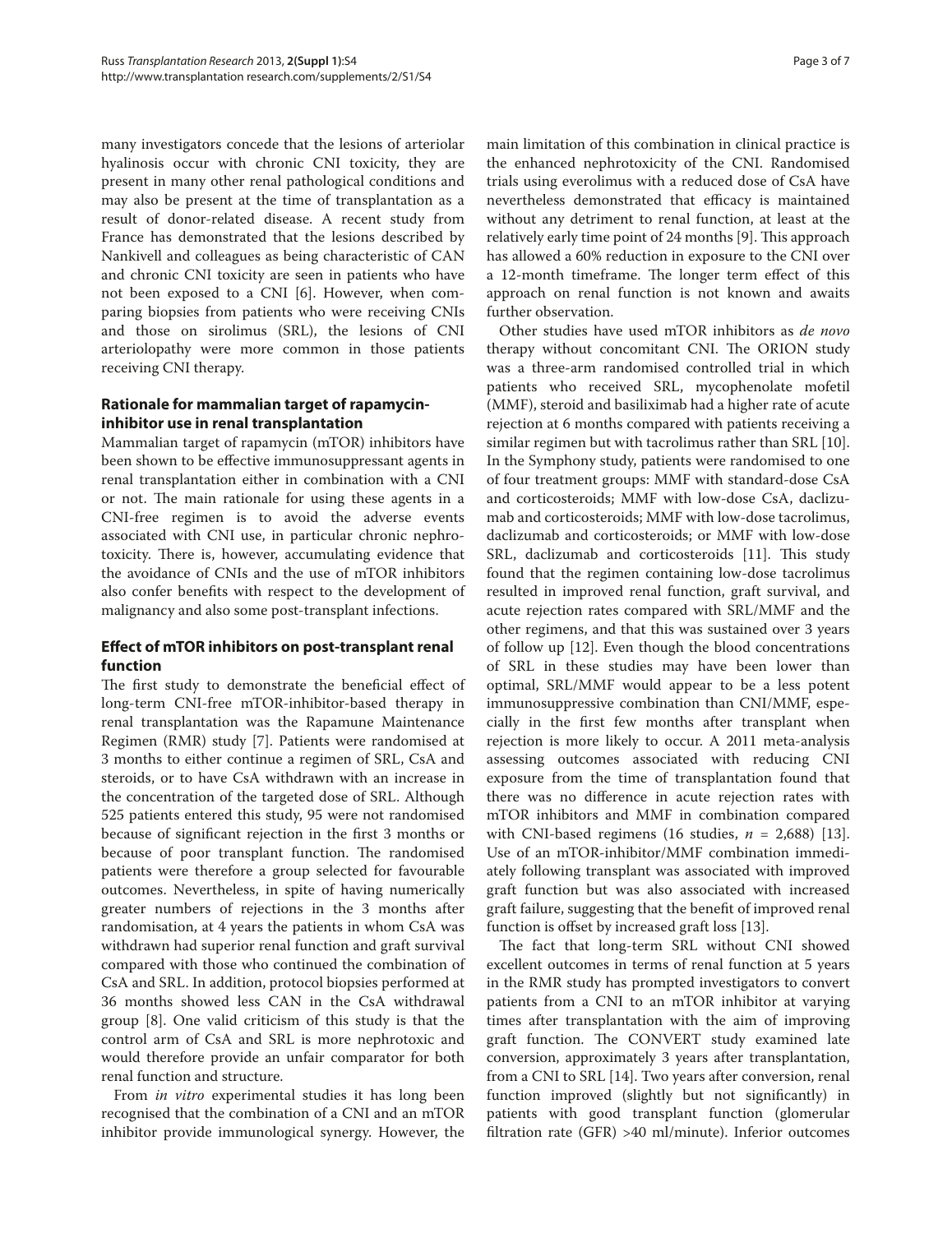were seen in those with poorer function or significant proteinuria [14].

More recent studies have been published where conversion has occurred earlier, and in general these approaches have been associated with greater benefit to renal function. The CONCEPT study is a randomised controlled trial from France demonstrating that conversion at 3 months from CsA to SRL in a regimen of CsA, mycophenolate, steroids and daclizumab leads to a clinically significant improvement in renal function without any detriment to graft or patient survival at 12 months [15]. There was an increase in the rejection rate in the conversion arm but this only occurred after steroids were withdrawn by protocol at 8 months [15]. Recently, the improvement in renal function has been demonstrated to be maintained to 5 years, with an approximately 10 ml/minute greater estimated GFR in the conversion group [16]. Similarly, the Spare-The-Nephron study from the USA randomised patients on a CNI/mycophenolate/steroid regimen to conversion to a SRL/mycophenolate/steroid regimen 1 to 6 months after transplantation [17]. At 1 year, the measured GFR in the converted group had significantly improved by 24% compared with 5% in the control. The difference between groups was maintained at 2 years. Similar results have been obtained when a CNI is converted to everolimus. The ZEUS study randomised patients to conversion at 4.5 months from CsA to everolimus in combination with mycophenolate, steroids and induction with basiliximab [18]. At 1 year, the rejection rates were the same although there were numerically more episodes in the everolimus patients in the few months after conversion. There was, however, approximately a 10 ml/minute higher GFR in the patients who converted to everolimus.

A meta-analysis of 22 randomised controlled trials assessed outcomes following conversion from CNIs to mTOR inhibitors for maintenance immunosuppression [19]. The analysis found that, compared with CNI-based regimens, mTOR-inhibitor-based regimens were associated with improved renal function (estimated GFR) at 12 months and this was sustained 5 years post transplant. When results at 12 months were stratified by time to conversion, early conversion  $(12 \text{ months post transplant})$ was found to result in improved graft function compared with later conversion. The estimated GFR (expressed as weighted mean difference) was 5.07 ml/minute for early conversion, and was 2.85 ml/minute for later conversion. mTOR inhibitors were associated with a higher rate of rejection in the first 12 months, but there was no difference in rejection after 12 months. mTOR inhibitors were also associated with a lower risk of graft loss between 2 and 5 years post conversion. The risk of adverse events, such as oedema, proteinuria and hyperlipidaemia, was higher for mTOR inhibitors, but infection rates were similar.

There are two notable observations from these studies. The first is that rejection episodes occur after conversion in about 5 to 10% of patients. From the CONCEPT study, it would appear that there is a greater chance of rejection if steroids are withdrawn from an mTOR-inhibitor/MMF combination. These rejection episodes are usually mild and easily reversible. A number of investigators have observed that it is critical to maintain adequate blood concentrations of mTOR inhibitors to reduce the rate of rejection. The second observation is that the tolerability of the mTOR inhibitor is such that up to 25% of patients return to the CNI-based combination. The usual reasons for poor tolerability are mouth ulcers, oedema, and dyslipidaemia.

The above studies suggest that renal graft function is better if conversion from a CNI to an mTOR inhibitor is performed between 1 and 6 months post transplant; and for patients who tolerate the mTOR inhibitor, this improvement is maintained for at least 2 years and possibly 5 years after conversion.

# **Eff ect of mTOR inhibitors on the development of post-transplant malignancy**

There are firm theoretical and experimental reasons why mTOR inhibitors might protect against the development of malignancy. There is now clinical evidence that patients treated with SRL have a lower rate of posttransplant malignancy compared with those receiving CNI-based regimens [20]. In addition, mTOR inhibitors have shown further anti-cancer properties with promising results in the treatment of nontransplant patients with B-cell lymphomas and have been trialled in the treatment of relapsed mantle cell lymphoma [21].

Initially, registry analysis from the USA showed a lower incidence of both skin and solid organ malignancy in patients taking mTOR inhibitors (alone or in combination with CNIs) compared with patients on a CNI-based regimen [22]. Although they were not designed to evaluate cancer outcomes, the RMR study [23], the CONVERT study [24] and the CONCEPT study [16] all showed a reduced rate of malignancy development after conversion from a CNI to an mTOR inhibitor. This reduction was true for both skin and solid organ malignancies. In the RMR study, patients who received SRL-based CNI-free immunosuppression experienced a significantly reduced risk of both skin cancer and nonskin cancer at 5 years after transplantation compared with those who received SRL/CNI combination therapy [23]. In the CONVERT study, the rate of cancer development was approximately one-third in those patients converted to SRL at 2 years after conversion [24].

The only randomised controlled trial reported to date that has assessed cancer development after conversion from a CNI to an mTOR inhibitor has been the 407 skin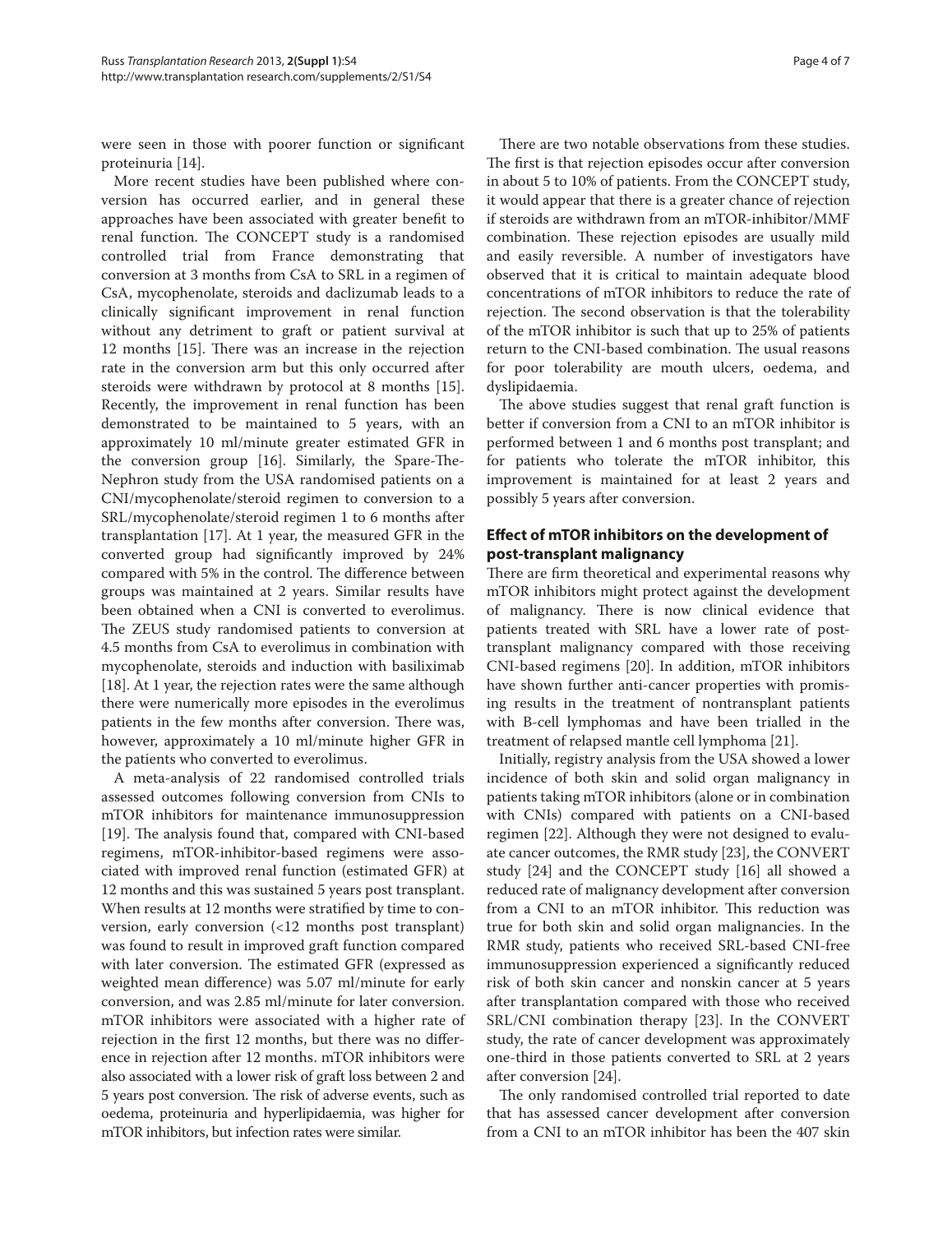cancer study [25]. Performed predominantly in Australia, where the rate of post-transplant nonmelanotic skin cancer is high, 86 renal transplant patients were randomised to convert to SRL or to continue CNIs. The average time after transplant was almost 10 years, and tolerability of SRL was poor such that almost one-half of the converted patients did not maintain treatment with SRL. Follow up was for at least 1 year after conversion. Nevertheless, on analysis of the intention-to-treat population, the rate of nonmelanoma skin cancer development was 2.48 per patient-year in the group continuing CNIs compared with 1.31 in the group converted to SRL  $(P = 0.022)$ .

Two trials have focused on secondary skin cancer prevention and have found conflicting results. In the RESCUE study [26] and the TUMORAPA study [27], patients with at least one biopsy-confirmed squamous cell carcinoma were randomly assigned to convert to SRL or to continue their original regimen. In the RESCUE study, results did not show a benefit of conversion to SRL in terms of squamous cell carcinoma-free survival at 2-year follow up [26]. In the TUMORAPA study, however, SRL demonstrated a significant anti-tumoural effect at 2 years with a decreased risk of new squamous cell carcinoma and longer time to development of new lesions [27].

Overall, the evidence thus suggests that conversion to SRL after transplantation is associated with a lower rate of malignancy development compared with continuation of CNIs, and that the difference is evident as early as 1 year after conversion, at least for patients at risk of skin cancer development.

# **A lower rate of viral disease after transplantation with mTOR-inhibitor therapy**

There is now convincing evidence that immunosuppressive regimens, including mTOR inhibitors, are associated with less cytomegalovirus infection and disease (reviewed in [28]). Rates of cytomegalovirus are lower with both SRL [15] and everolimus [9], in recipients of kidney [9,15] and heart [29] grafts, whether the mTOR inhibitor is used with or without a CNI, and whether or not anti-viral prophylaxis is used [30].

Rates of BK virus infection have also been shown to be lower with mTOR-inhibitor-based regimens, with data showing a lower rate of BK virus-related events in patients receiving everolimus or SRL [31].

## **Eff ect of mTOR inhibitors on cardiovascular disease**

Along with cancer, cardiovascular disease is one of the main causes of death with a functioning graft [1]. Immunosuppressants have differing effects on cardiovascular risk factors, such as hypertension, left ventricular hyperplasia, and dyslipidaemia, and selection of immunosuppression may be used to help control these risk factors. Conversion from CNI-based to mTORinhibitor-based immunosuppression has been shown to improve blood pressure and may achieve regression of left ventricular hyperplasia. In the RMR study, it was found that conversion to SRL resulted in significantly better mean arterial blood pressure at most time points from 6 to 48 months. Patients converted to SRL also received fewer anti-hypertensive drugs [7]. However, the group converted to SRL also had significantly higher levels of high-density lipoprotein cholesterol. Dyslipidaemia has been found to be more prevalent in patients converted to mTOR-inhibitor-based regimens, with increased levels of cholesterol and triglycerides, and an increased use of lipid-lowering agents [32]. Experimental and clinical studies have shown that SRL may be effective in achieving regression of left ventricular hyperplasia [33]; more trials are needed in this area.

## **Conclusion**

The benefit of a long-term CNI-free mTOR-inhibitorbased regimen after renal transplant is the promise of reduced development of chronic damage to the graft mediated by CNI, and a lower incidence of post-transplant malignancy. CNI-free mTOR-inhibitor-based regimens are less efficacious with respect to rejection prophylaxis and their use in the *de novo* transplant is not recommended. Conversely, when conversion from a CNI to an mTOR inhibitor is performed late, the patient has GFR <40 ml/minute, or the patient has pre-existing proteinuria, as in the CONVERT study, then benefit is blunted. The studies that have shown the greatest benefit in terms of renal allograft function are those where conversion is attempted between 1 and 6 months after transplantation. When patients have been able to tolerate a switch from a CNI to an mTOR inhibitor in this time period, the benefits in the medium term are better allograft function, a lower incidence of cancer, and possibly a lower rate of viral infection. The long-term impact (beyond 10 years) of this strategy requires welldesigned trials with late follow up, which would only be possible using registries such as ANZDATA.

#### **Abbreviations**

ANZDATA, Australia and New Zealand Dialysis and Transplant Registry; CAN, chronic allograft nephropathy; CNI, calcineurin inhibitor; CsA, cyclosporine A; GFR, glomerular filtration rate; MMF, mycophenolate mofetil; mTOR, mammalian target of rapamycin; RMR, Rapamune Maintenance Regimen; SRL, sirolimus.

#### **Competing interests**

GRR has received honoraria from Pfizer, Novartis, Astellas and Janssen Cilag.

#### **Declaration**

This article has been published as part of Transplantation Research Volume 2 Suppl 1, 2013: Proceedings of the 12th International Symposium on Transplantation. The full contents of the supplement are available at http://www.transplantationresearch.com/supplements/2/S1. The supplement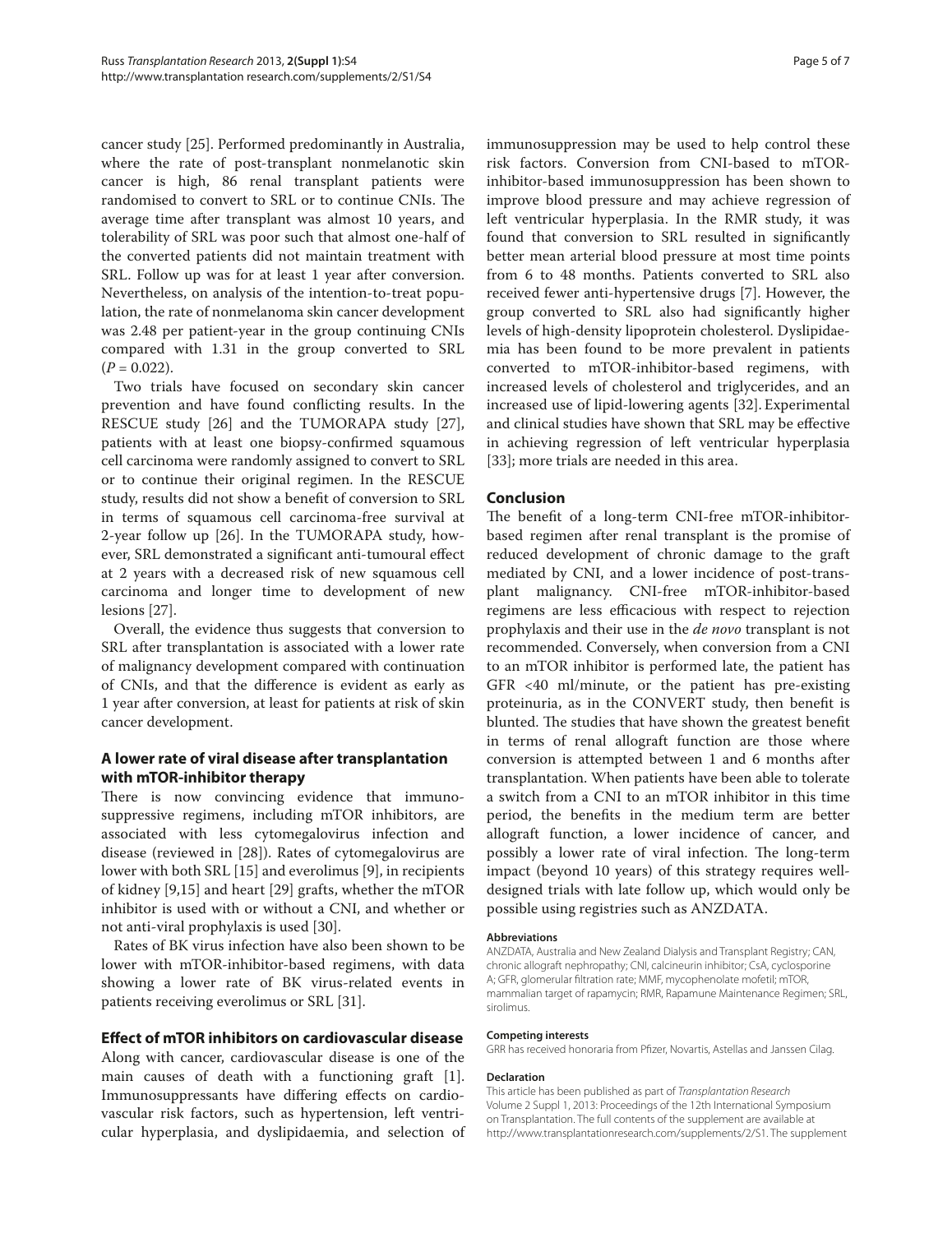is based on the 12th International Transplantation Symposium held on 16–17 April 2012, in Istanbul, Turkey. The symposium and publication based on these proceedings were supported by an unrestricted educational grant from Pfizer Inc., who had no influence on the editorial content. Editorial support was provided by Synergy, Richmond, UK and was funded by Pfizer Inc. Rapamune (sirolimus) is a product marketed by Pfizer Inc. The articles have been through the journal's standard peer review process and the Supplement Editors declare that they have no competing interests.

#### **Author details**

1 Central and Northern Adelaide Renal and Transplantation Service, Royal Adelaide Hospital, North Tce, Adelaide, Australia 5000. <sup>2</sup>Faculty of Health Sciences, University of Adelaide, North Tce, Adelaide, Australia 5000. <sup>3</sup>ANZDATA Registry, Royal Adelaide Hospital, North Tce Adelaide, Australia 5000.

#### Published: 20 November 2013

#### **References**

- 1. ANZDATA Registry Report 2011
- [www.anzdata.org.au/v1/annual\_reports\_download.html].
- 2. Nankivell BJ, Borrows RJ, Fung CLS, O'Connell PJ, Allen RD, Chapman JR: The natural history of chronic allograft nephropathy. N Engl J Med 2003, 349:2326-2333.
- 3. Sellares J, de Freitas DG, Mangel M, Reeve J, Einecke G, Sis B, Hidalgo LG, Famulski K, Matas A, Halloran PF: Understanding the causes of kidney transplant failure: the dominant role of antibody mediated rejection and nonadherence. Am J Transplant 2012, 12:388-399.
- 4. Gallagher M, Jardine M, Perkovic V, Cass A, McDonald S, Petrie J, Eris J: Cyclosporine withdrawal improves long-term graft survival in renal transplantation. Transplantation 2009, 87:1877-1883.
- 5. Mengel M, Mihatsch M, Halloran PF: Histological characteristics of calcineurin inhibitor toxicity – there is no such thing as specificity!  $AmJ$ Transplant 2011, 12:2549-2550.
- 6. Snanoudj R, Royal R, Elie C, Rabant M, Girardin C, Morelen E, Kreis H, Fournet J-C, Noel L-H, Legendre C: Specificity of histological markers of long-term CNI nephrotoxicity in kidney-transplant recipients under low-dose cyclosporine therapy. Am J Transplant 2011, 11:2635-2648.
- 7. Oberbauer R, Segolini G, Campistol JM, Kreis H, Mota A, Lawen J, Russ G, Grinyo JM, Stallone G, Hartmann A, Pinto JR, Chapman J, Burke JT, Brault Y, Neylan JF: Early cyclosporine withdrawal from a sirolimus-based regimen results in better renal allograft survival and renal function at 48 months after transplantation. Transplant Int 2005, 18:22-28.
- 8. Mota A, Arias M, Taskinen EI, Paavonen T, Brault Y, Legendre C, Claesson K, Castagneto M, Campistol JM, Hutchinson B, Burke JT, Yilmaz S, Hayry P, Neylan JF: Sirolimus-based therapy flowing early cyclosporine withdrawal provides significantly improved renal histology and function at three years. Am J Transplant 2004, 4:953-961.
- 9. Tedesco-Silva H, Cibrik D, Johnston T, Lackova E, Mange K, Panis C, Walker R, Wang Z, Zibari G, Kim YS: Everolimus plus reduced-exposure CsA versus mycopholic acid plus standard-exposure CsA in renal-transplant recipients. Am J Transplant 2010, 10:1401-1413.
- Flechner SM, Glyda M, Cockfield S, Grinyo J, Legendre Ch, Russ G, Steinberg S, Wissing KM, Tai SS: The ORION study: comparison of two sirolimus-based regimens versus tacrolimus and mycophenolate mofetil in renal allograft recipients. Am J Transplant 2012, 11:1633-1644.
- 11. Ekberg H, Tedesco-Silva H, Demirbas A, Vitko S, Nashan B, Gurkan A, Margrieter R, Hugo C, Grinyo JM, Frei U, Vanrenterghem Y, Daloze P, Halloran PF: Reduced exposure to calcineurin inhibitors in renal transplantation. N Engl J Med 2007, 357:2562-2575.
- 12. Ekberg H, Bernasconi C, Tedesco-Silva H, Vítko S, Hugo C, Demirbas A, Acevedo RR, Grinyó J, Frei U, Vanrenterghem Y, Daloze P, Halloran P: Calcineurin inhibitor minimization in the Symphony study: observational results 3 years after transplantation. Am J Transplant 2009, 9:1876-1885.
- 13. Sharif A, Shabir S, Chand S, Cockwell P, Ball S, Borrows R: Meta-analysis of calcineurin-inhibitor-sparing regimens in kidney transplantation. JAm Soc Nephrol 2011, 22:2107-2118.
- 14. Schena FP, Pascoe MD, Alberu J, del Carmen Rial M, Oberbauer R, Brennan DC, Campistol JM, Racusen L, Polinsky MS, Goldberg-Alberts R, Li H, Scarola J, Neylan JF: Conversion from calcineurin inhibitors to sirolimus maintenance therapy in renal allograft recipients: 24 month efficacy and safety results from the CONVERT trial. Transplantation 2009, 87:233-242.
- 15. Lebranchu Y, Thierry A, Touopance O, Westeel PF, Etienne I, Thervet E, Moulin B, Frouget T, Le Meur Y, Glotz D, Heng AE, Onno C, Buchler M, Girardot-Seguin S, Hurault de Ligny B: Efficacy on renal function of early conversion to sirolimus 3 months after renal transplantation: concept study. Am J Transplant 2009, 9:1115-1123.
- 16. Lebranchu Y, Thierry A, Thervelt E, Buchler M, Etienne I, Westeel PF, Hurault de Ligny B, Moulin B, Rerolle JP, Frouget T, Girardot-Seguin S, Toupance O: Efficacy and safety of early conversion to sirolimus with continued MMF – four year results of the postconcept study. Am J Transplant 2011, 11:1665-1675.
- 17. Weir MR, Mulgaonkar S, Chan L, Shidban H, Waid TH, Preston D, kalil RN, Pearson TC: Mycophenolate mofetil-based immunosuppression with sirolimus in renal transplantation: a randomized, controlled Spare-the-Nephron trial. Kidney Int 2011, 79:897-907.
- 18. Budde K, Becker T, Arns W, Sommerer C, Reinke P, Eisenberger U, Kramer S, Fischer W, Gschaidmeier H, Pietruck F: Everolimus-based, calcineurininhibitor-free regimen in recipients of de-novo kidney transplants: an open-label, randomised, controlled trial. Lancet 2011, 377:837-847.
- 19. Lim W, Eris J, Kanellis J, Pussell B, Wiid Z, Witcombe D, Russ G: [SA588] Conversion from calcineurin-inhibitor to mammalian target of rapamycin inhibitors for maintenance immunosuppression in kidney transplant recipients: a systematic review and meta-analysis of randomized trials [abstract]. Presented at ISN World Congress of Nephrology: 31 May-4 June 2013; Hong Kong.
- 20. Guba M, Graeb C, Jauch KW, Geissler EK: Pro- and anti-cancer effects of immunosuppressive agents used in organ transplantation. Transplantation 2004, 77:1777-1782.
- 21. Ansell SM, Inwards DJ, Rowland Jr KM, Flynn PJ, Morton RF, Moore Jr DF, Kaufmann SH, Ghobrial I, Kurtin PJ, Maurer M, Allmer C, Witzig TE: Low-dose, single-agent temsirolimus for relapsed mantle cell lymphoma. Cancer 2008, 113:508-514.
- 22. Kaufmann HM, Cherikh WS, Cheng Y, Hanto DW, Kahan BD: Maintenance immunosuppression with target-of-rapamycin inhibitors is associated with a reduced incidence of de novo malignancies. Transplantation 2005, 80:883-889.
- 23. Campistol JM, Eris J, Oberbauer R, Friend P, Hutchinson B, Morales JM, Claesson K, Stallone G, Russ G, Rostaing L, Kreis H, Burke JT, Brault Y, Scarola JA, Neylan JF: Sirolimus therapy after early cyclosporine withdrawal reduces the risk for cancer in adult renal transplantation. J Am Soc Nephrol 2006, 17:581-589.
- 24. Alberu J, Pascoe MD, Campistol JM, Schena FP, Rial Mdel C, Polinsky M, Neylan JF, Korth-Bradley J, Goldberg-Alberts R, Maller ES: Lower malignancy rates in renal allograft recipients converted to sirolomus-based, calcineurin inhibitor-free immunotherapy: 24-month results from the CONVERT trial. Transplantation 2011, 92:303-310.
- 25. Campbell SC, Walker R, Tai SS, Jiang Q, Russ GR: Randomized controlled trial of sirolimus for renal transplant recipients at high risk for nonmelanoma skin cancer. Am J Transplant 2012, 12:1146-1156.
- 26. Hoogendijk-van den Akker JM, Harden PN, Hoitsma AJ, Proby CM, Wolterbeek R, Bouwes Bavinck JN, de Fijter JW: Two-year randomized controlled prospective trial converting treatment of stable renal transplant recipients with cutaneous invasive squamous cell carcinomas to sirolimus. J Clin Oncol 2013, 31:1317-1323.
- 27. Euvrard S, Morelon E, Rostaing L, Goffin E, Brocard A, Tromme I, Broeders N, del Marmol V, Chatelet V, Dompmartin A, Kessler M, Serra AL, Hofbauer GFL, Pouteil-Noble C, Campistol JM, Kanitakis J, Roux AS, Decullier E, Dantal J: Sirolimus and secondary skin-cancer prevention in kidney transplantation. N Engl J Med 2012, 367:329-339.
- 28. Nashanb, Gaston R, Emery V, Saemann MD, Mueller NJ, Couzi L, Dantal J, Shihab F, Mugaonkar S, Suen Kim Y, Brennan DC: Review of cytomegalovirus infection findings with mammalian target of rapamycin inhibitor-based immunosuppressive therapy in de novo renal transplant recipients. Transplantation 2012, 93:1075-1085.
- 29. Vigano M, Dengler T, Mattei MF, Poncelet A, Vanhaecke J, Vermes E, Kleinloog R, Li Y, Gezahegen Y, Delgado JF: Lower incidence of cytomegalovirus infection with everolimus versus mycophenolate mofetil in de novo cardiac transplant recipients: a randomized multicenter study. Transpl Infect Dis 2010, 12:23-30.
- 30. Brennan DC, Legendre C, Patel D, Mange K, Wiland A, McCague K, Shihab FS: Cytomegalovirus incidence between everolimus versus mycophenolate in de novo renal transplants: pooled analysis of three clinical trials. Am J